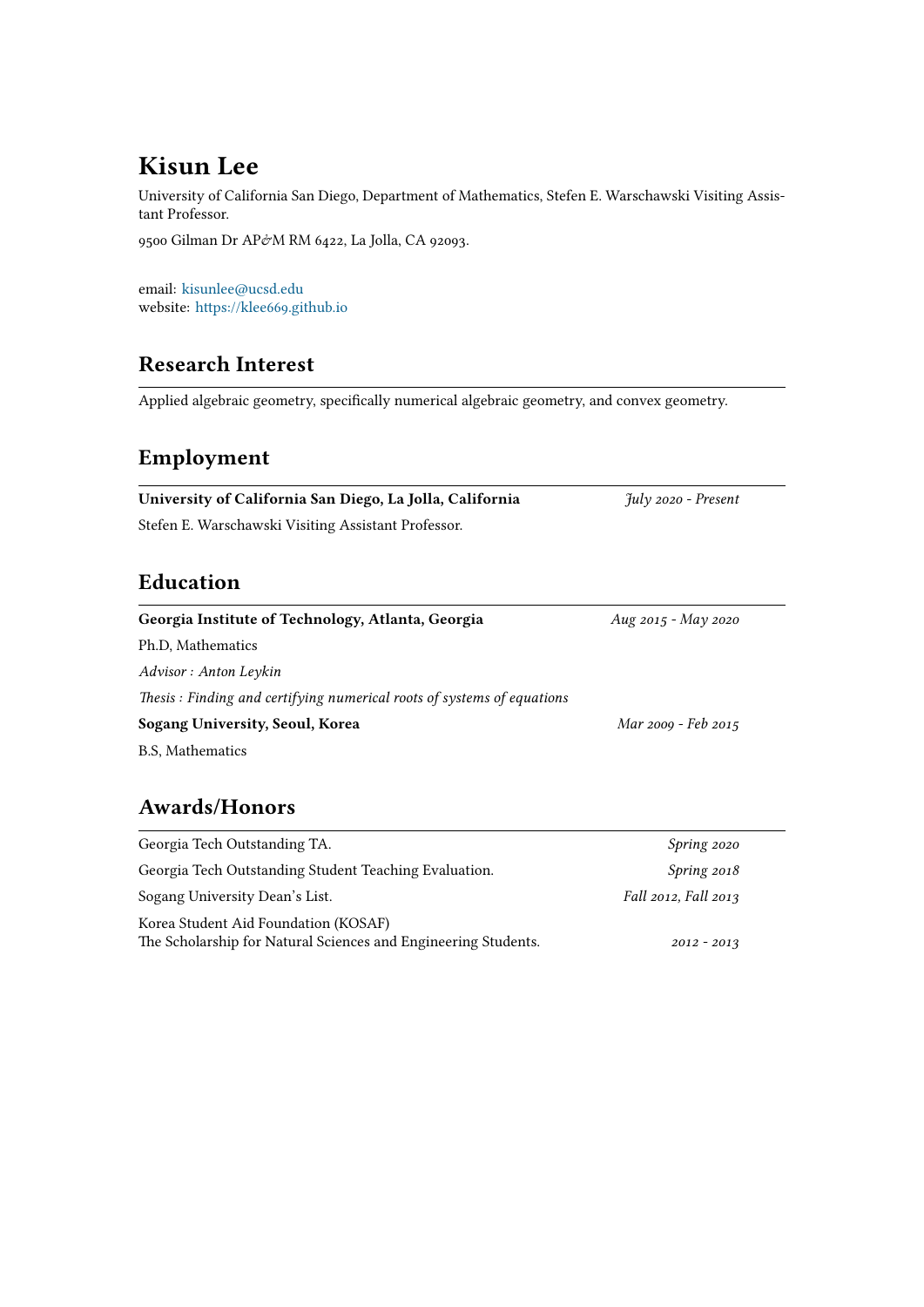### **Preprints/Publications**

D. I. Bernstein, G. Blekherman, & K. Lee (2020). Typical ranks in symmetric matrix completion. *Journal of Pure and Applied Algebra*.

K. Lee (2019). Certifying approximate solutions to polynomial systems on Macaulay2. Extended Abstract presented in *the 44th ISSAC.*

M. Burr, K. Lee,  $\dot{\varphi}$  A. Leykin (2019). Effective certification of approximate solutions to systems of equations involving analytic functions. *In Proceedings of the 44th ISSAC.*

T. Duff, C. Hill, A. N. Jensen, K. Lee, A. Leykin,  $\dot{\sigma}$  J. Sommars (2018). Solving polynomial systems via homotopy continuation and monodromy. *IMA Journal of Numerical Analysis.*

W. Jung, J. L. Kim, Y. Kim, & K. Lee (2015). The dimension of magic squares over fields of characteristics two and three. *Linear Algebra and its Applications.*

#### **Softwares**

NumericalCertification.m2, a Macaulay2 package.

MonodromySolver.m2, (joint with T. Duff, C. Hill, A. N. Jensen, A. Leykin  $\dot{\sigma}$  J. Sommars), a Macaulay2 package.

### **Conference Talks and Posters**

Presentation : "Polyhedral Homotopy Method for Nash Equilibrium Problem", April 2022, AMA Colloquium Series on Young Scholars in Optimization and Data Science, Hong Kong. (Virtual)

Presentation : "Computing asymtotics for multivariate rational functions using numerical algebraic geometry", April 2022, Joint Mathematics Meeting 2022, Seattle, Washington, US. (Virtual)

Presentation : "Polyhedral Homotopy Method for Nash Equilibrium Problem", April 2022, Joint Mathematics Meeting 2022, Seattle, Washington, US. (Virtual)

Presentation : "Polyhedral Homotopy Method for Nash Equilibrium Problem", November 2021, UCSD Optimization and Data Science Seminar, La Jolla, California, US. (Virtual)

Presentation : "Polyhedral Homotopy Method for Nash Equilibrium Problem", July 2021, SIAM Conference on Applied Algebraic Geometry, College Station, Texas, US. (Virtual)

Presentation : "Finding and certifying numerical roots of systems of equations", February 2021, University of California San Diego Algebraic Geometry Seminar, La Jolla, California, US. (Virtual)

Presentation : "Typical ranks in real symmetric matrix completion.", March 2020, AMS Sectional Meeting, Charlottesville, Virginia, US. (Cancelled)

Presentation : "Certifying Solutions to a Square Analytic System", October 2019, Joint CUNY Graduate Center-Courant Seminar in Symbolic-Numeric Computing, New York, US.

Presentation : "Certifying Solutions to a Square Analytic System", October 2019, Clemson University Algebra and Discrete Mathematics Seminar, Clemson, US.

Presentation : "Certifying Solutions to a Square Analytic System", October 2019, Georgia Institute of Technology Algebra Seminar, Atlanta, US.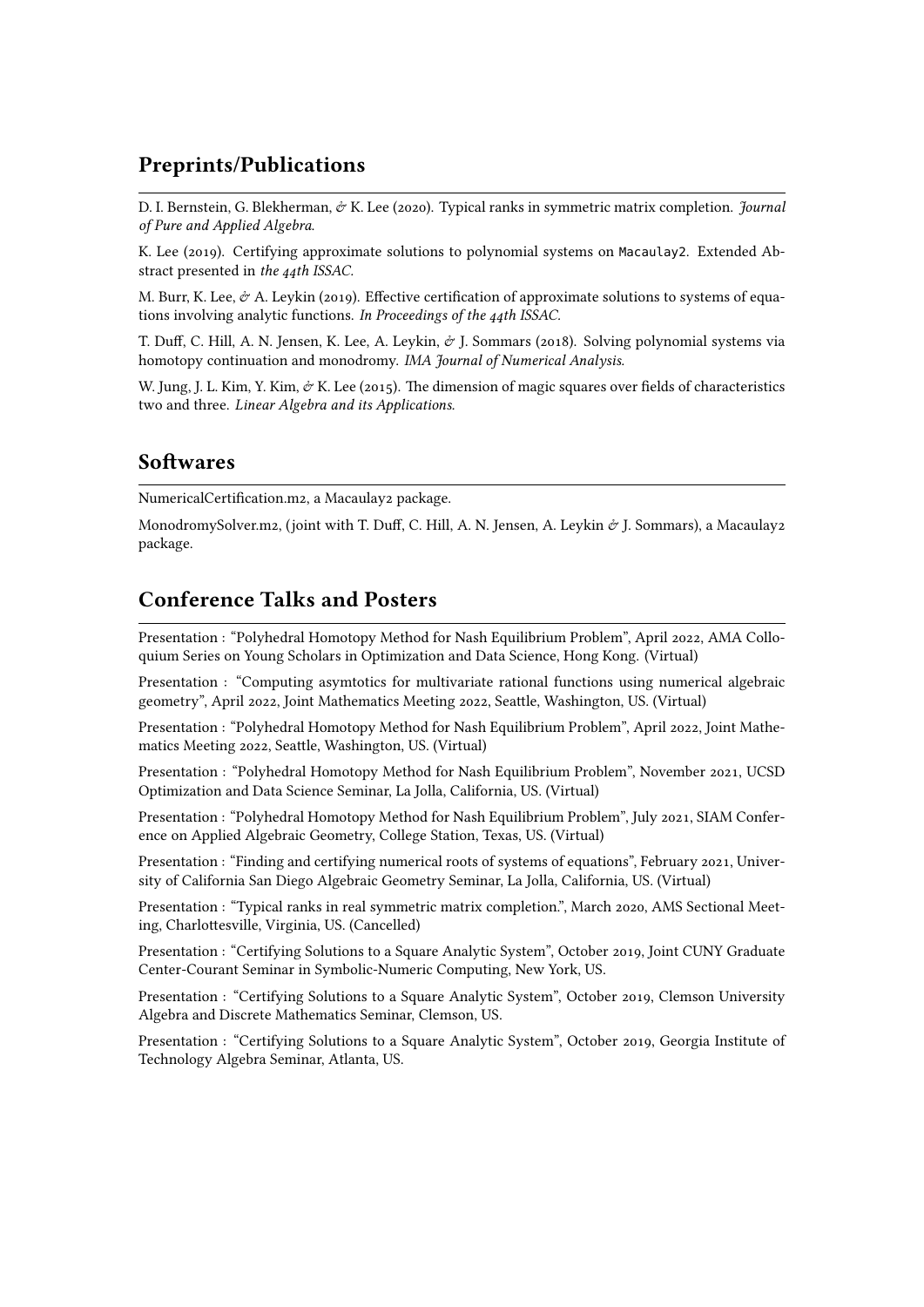Presentation : "Certifying Approximate Solutions to Polynomial Systems on Macaulay2", July 2019, 44th International Symposium on Symbolic and Algebraic Computation, Beijing, China.

Presentation : "Certifying Solutions to a Square System Involving Analytic Functions", July 2019, 44th International Symposium on Symbolic and Algebraic Computation, Beijing, China.

Presentation : "Certifying Solutions to a Square System Involving Analytic Functions", July 2019, SIAM Conference on Applied Algebraic Geometry, Bern, Switzerland.

Poster : "Typical Ranks of Semisimple Graphs", July 2019, Summer School on Randomness and Learning in Non-Linear Algebra, Leipzig, Germany.

Poster : "Typical Ranks of Semisimple Graphs", June 2019, Effective Methods in Algebraic Geometry, Madrid, Spain.

Poster : "Certification for Roots of Systems Involving Analytic Functions", April 2019, Meetings on Applied Algebraic Geometry, Atlanta, US.

Poster : "Monodromy Solvers", November 2018, Nonlinear Algebra in Applications, Providence, US.

Poster : "Monodromy Solvers", September 2018, Core Computational Methods, Providence, US.

Poster : "Monodromy Solvers", April 2018, Meeting on Applied Algebraic Geometry, Atlanta, US.

Poster : "Solving Polynomial System Using Package MonodromySolver", August 2017, SIAM Conference on Applied Algebraic Geometry, Atlanta, US.

Presentation : "Solving Polynomial Systems via Homotopy Continuation and Monodromy" (joint with Timothy Duff), October 2016, AMS Sectional Meeting , Denver, US.

### **Teaching Experience** & **Mentoring**

#### **Department of Mathematics, University of California San Diego**

- Group Leader : Directed Reading Real Polyhedral Homotopy, Summer 2021.
- Program Mentor : AWM Mentorship program, Spring 2021.
- Math 20D, Introduction to Differential Equations, Winter 2021, Fall 2021, Winter 2022 (Lead Instructor).
- Math 20C, Calculus  $\dot{\varphi}$  Analytic Geometry For Science  $\dot{\varphi}$  Engineering, Fall 2021, Spring 2022 (Lead Instructor).
- Math 10C, Calculus III, Winter 2021, Spring 2021 (Lead Instructor).
- Math 103A, Modern Algebra I, Fall 2020 (Lead Instructor).

#### **School of Mathematics, Georgia Institute of Technology**

- Math 1711, Finite Mathematics, Spring 2019, Fall 2019, Spring 2020 (Lead Instructor).
- Math 1552, Integral Calculus, Summer 2019 (Lead Instructor).
- Math 1555, Calculus for Life Sceience, Spring 2018 (Lead Instructor).
- Math 1551, Differential Calculus, Fall 2017, Summer 2018 (Lead Instructor).
- Math 2552, Differential Equation, Spring 2016, Fall 2016, Spring 2017, Summer 2017 (Teaching Assistant).